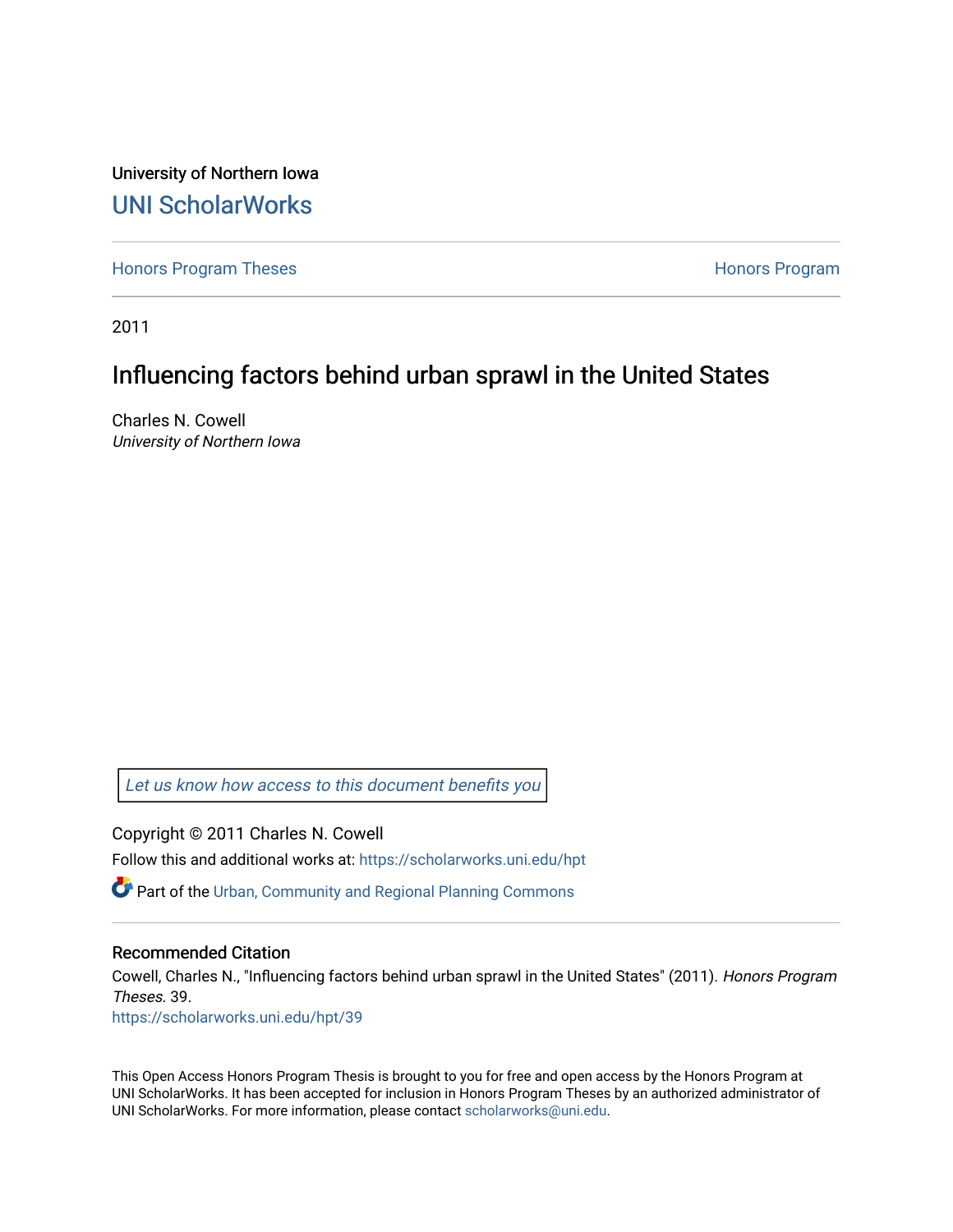## INFLUENCING FACTORS BEHIND URBAN SPRAWL IN THE UNITED STATES

A Thesis Submitted

in Partial Fulfillment

of the Requirements for the Designation

University Honors

Charles N. Cowell

University of Northern Iowa

May 2011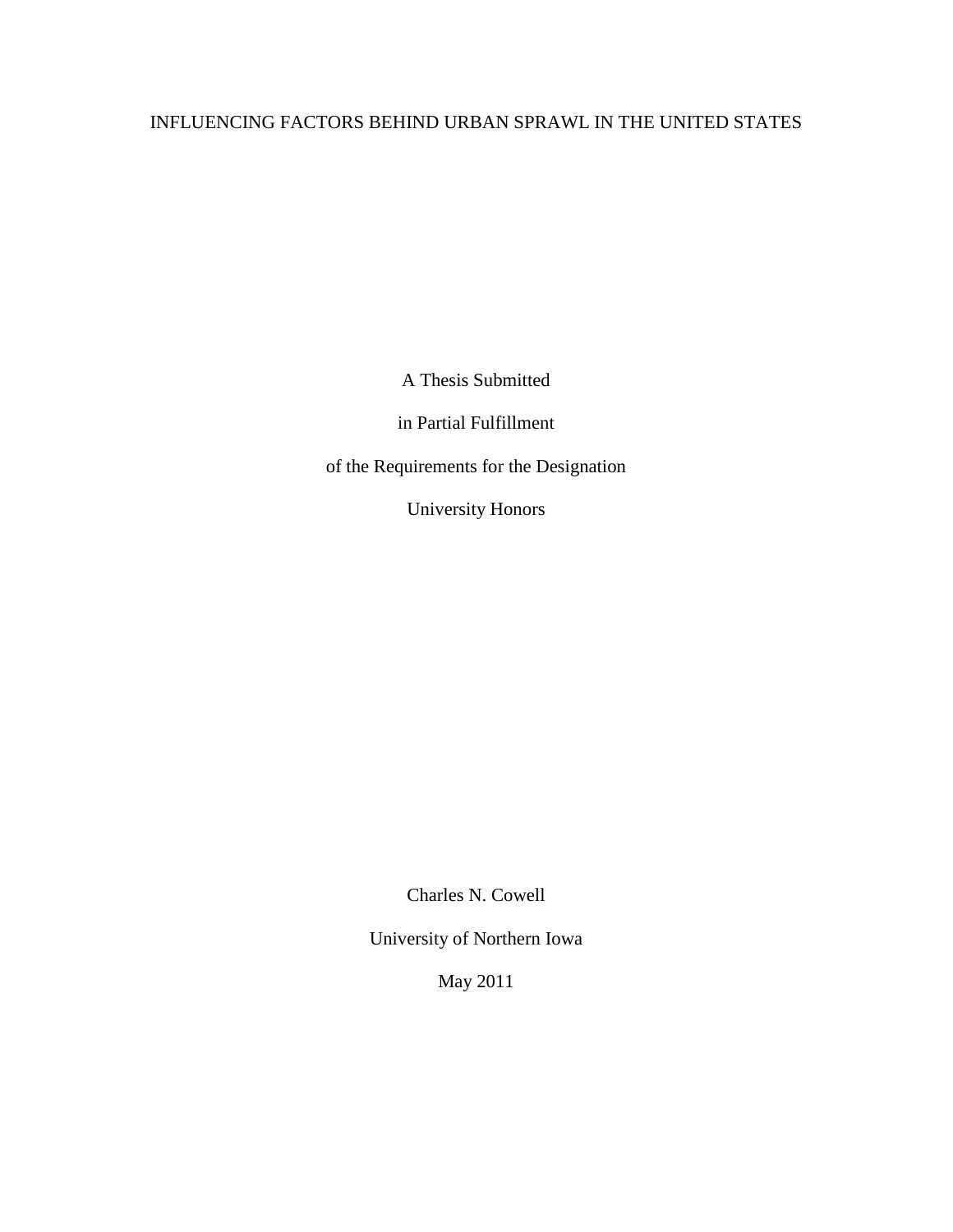#### **Acknowledgements**

I would like to thank Dr. Ken Brown of the Department of Economics at the University of Northern Iowa for the valuable guidance and comments throughout the research process.

## **Abstract**

Urban sprawl concerns planners, urban economists, and city governments because of several negative side effects associated with it. Urban sprawl can be defined many ways, but the Merriam-Webster Dictionary states it as "the spreading of urban developments (as houses and shopping centers) on undeveloped land near a city." Deprivation of the environment, automobile reliance, inner city poverty, and even obesity are suggested to be linked to sprawl. In order to address urban sprawl effectively, its causes need to be identified. Ordinary Least Squares (OLS) regression analysis will be used to show factors that may contribute to urban sprawl in the United States. The model uses more recent data than the previous model by Brueckner and Fansler (1983), which it is based on. The results suggest that population, transportation costs, and violent crime rates are significant factors in explaining the amount of urban sprawl; household income may not be as important as once thought in influencing urban sprawl.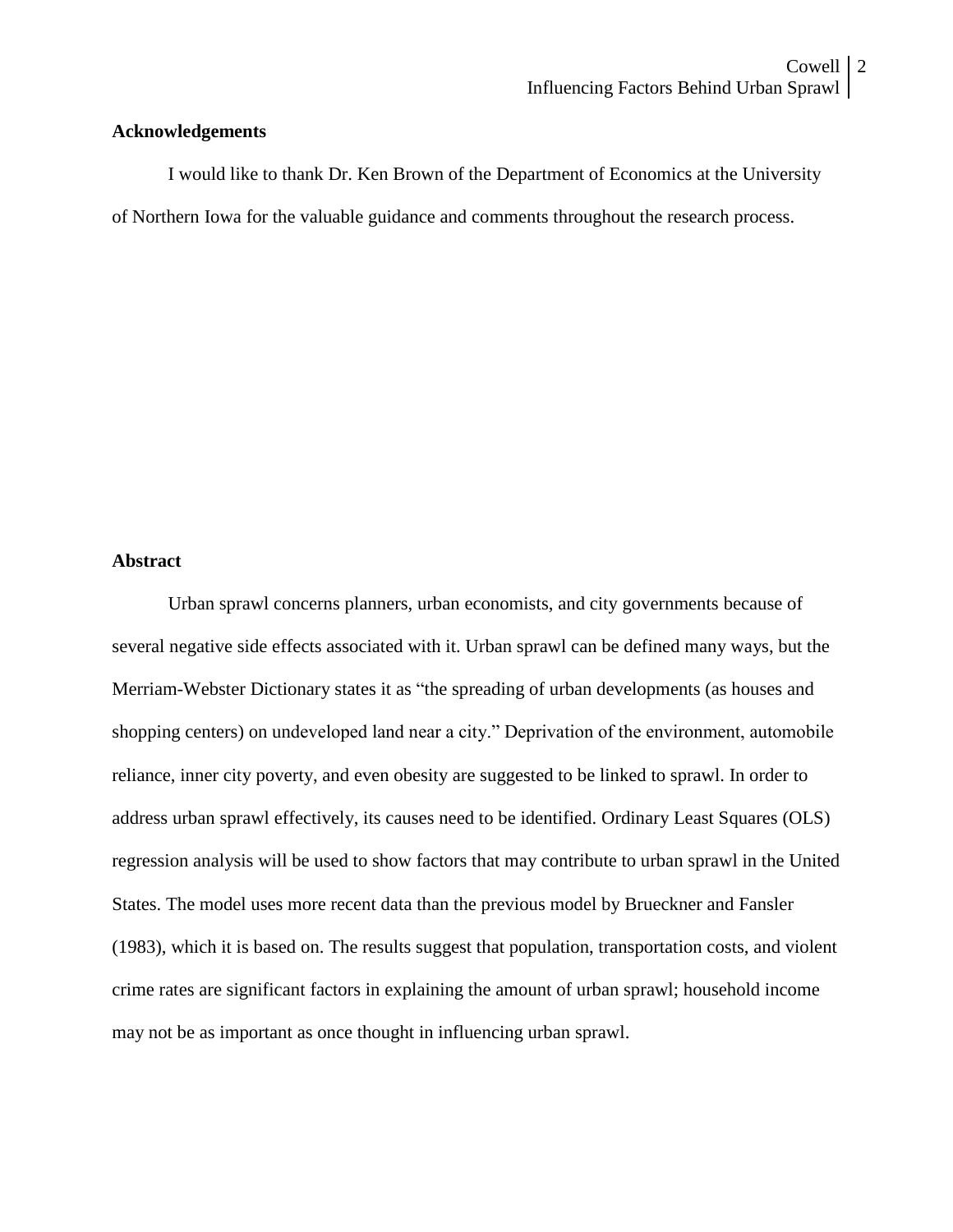#### **I. Introduction**

Shortly after World War II, the American dream was to own a home with a nice yard and a car parked in the driveway. Today, the American dream remains much the same, only escalated in scope. People still want their own home, yard, and car, but with a little extra. The yard must be big enough for a pool, the house big enough for multiple bathrooms, and the garage big enough for multiple cars. As a result, people move away from the city centers, where lot sizes are restricted, to the city edges. The movement from city centers has led to low density residential developments, planned communities on city outskirts, and more individual houses on previously rural land (Nechyba and Walsh 2004). With the increased demand for land, the area of U.S. cities has grown significantly more than the respective growth in population. The rapid expansion of developed land along with a drop in population density has become known as urban sprawl.

The recognition of urban sprawl has initiated debate over the effects sprawl has on society. There have been far more negative effects than positive effects associated with sprawl. Examples include things such as the loss of open space, urban encroachment onto agricultural land, automobile dependency, and even poor health. Some, however, see benefits in sprawl through increased privacy and the freedom for people to fulfill their "American Dream."

The research objective is not to determine the positive or negative effects of urban sprawl, but rather to identify variables that contribute to urban sprawl in the United States. If influential variables can be identified, then local governments can effectively enforce policy to promote or discourage sprawl. Various studies have been done in regards to urban sprawl and the current research is based on one study by Brueckner and Fansler (1983). Their paper was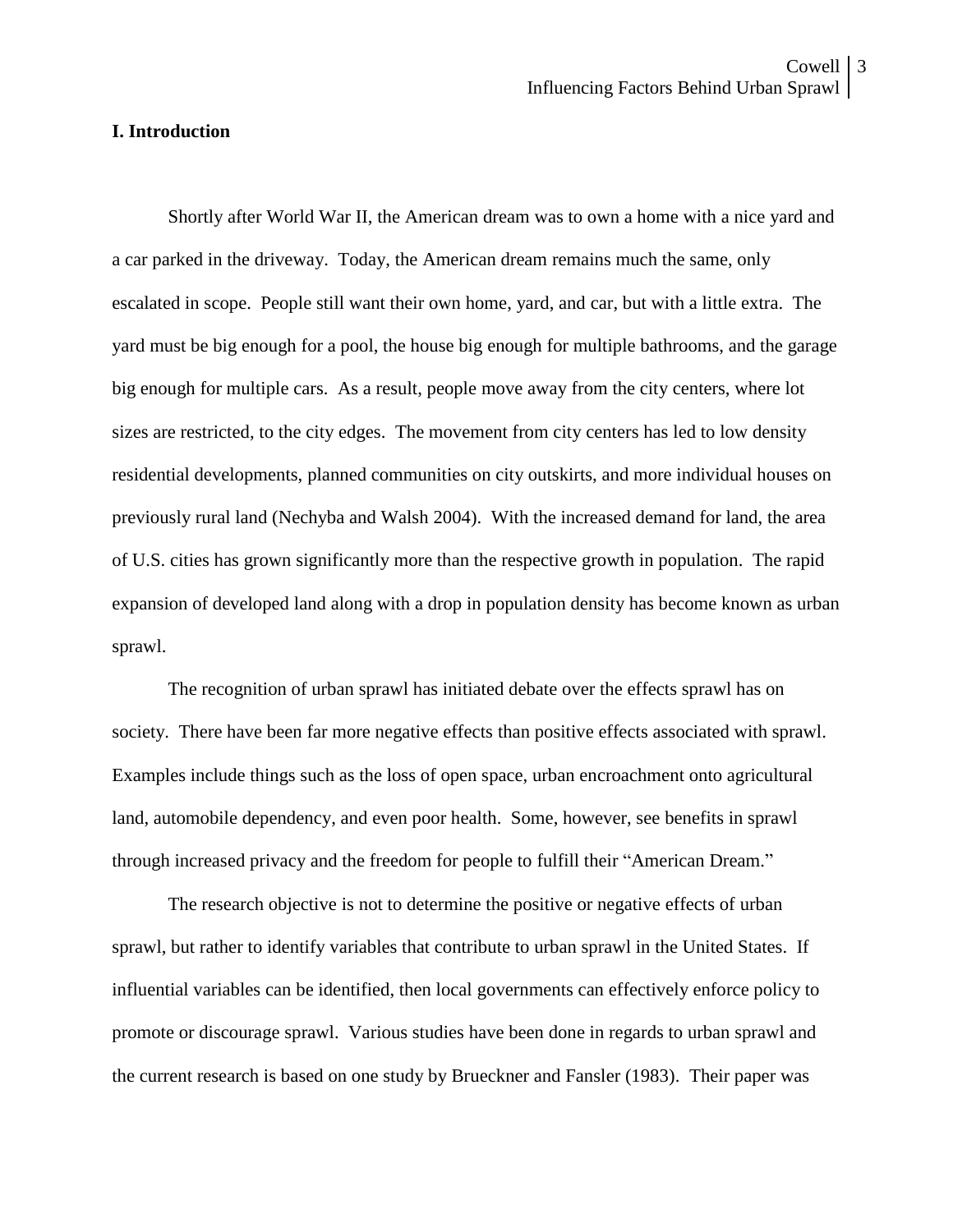one of the first economic models constructed to explain urban sprawl. Their study concludes that the amount of urban sprawl in a city is a market process related to population, household income, and agricultural land rent. Three objectives were defined to begin my research: to retest the Brueckner and Fansler study with updated census data, to provide an alternate measure for transportation costs, and to measure the effect other social factors may have on urban sprawl. Ordinary Least Squares (OLS) regression analysis will be the tool used to achieve the results.

#### **II. Defining "Urban Sprawl"**

The term "urban sprawl" is a subjective term. A universal way to measure the amount of urban sprawl in a city does not currently exist. Levels of urban sprawl can vary significantly when different measurements are used. A general method originally presented by Brueckner and Fansler (1983) uses the U.S. Census definition of an urbanized land area. Other measures have been formulated in more recent years, each with its own reason and significance. One measure offered by Pendall (1999) calculates the change in county population between a ten year span, divided by the change in urbanized acres of land over that same period. Pendall (1999) could then look at how land use controls affect sprawl over time. A measure used by Wassmer (2008) calculates population densities over time to see if cities use more land area to support the same number of people. According to Wassmer (2008), population densities effectively show the amount of decentralization that takes place in a city. A current trend to measure sprawl is Geographic Information Systems (GIS). When utilized by Song and Zenou (2006), GIS was helpful to compute the percent of a city's land area that fell in different counties. GIS allowed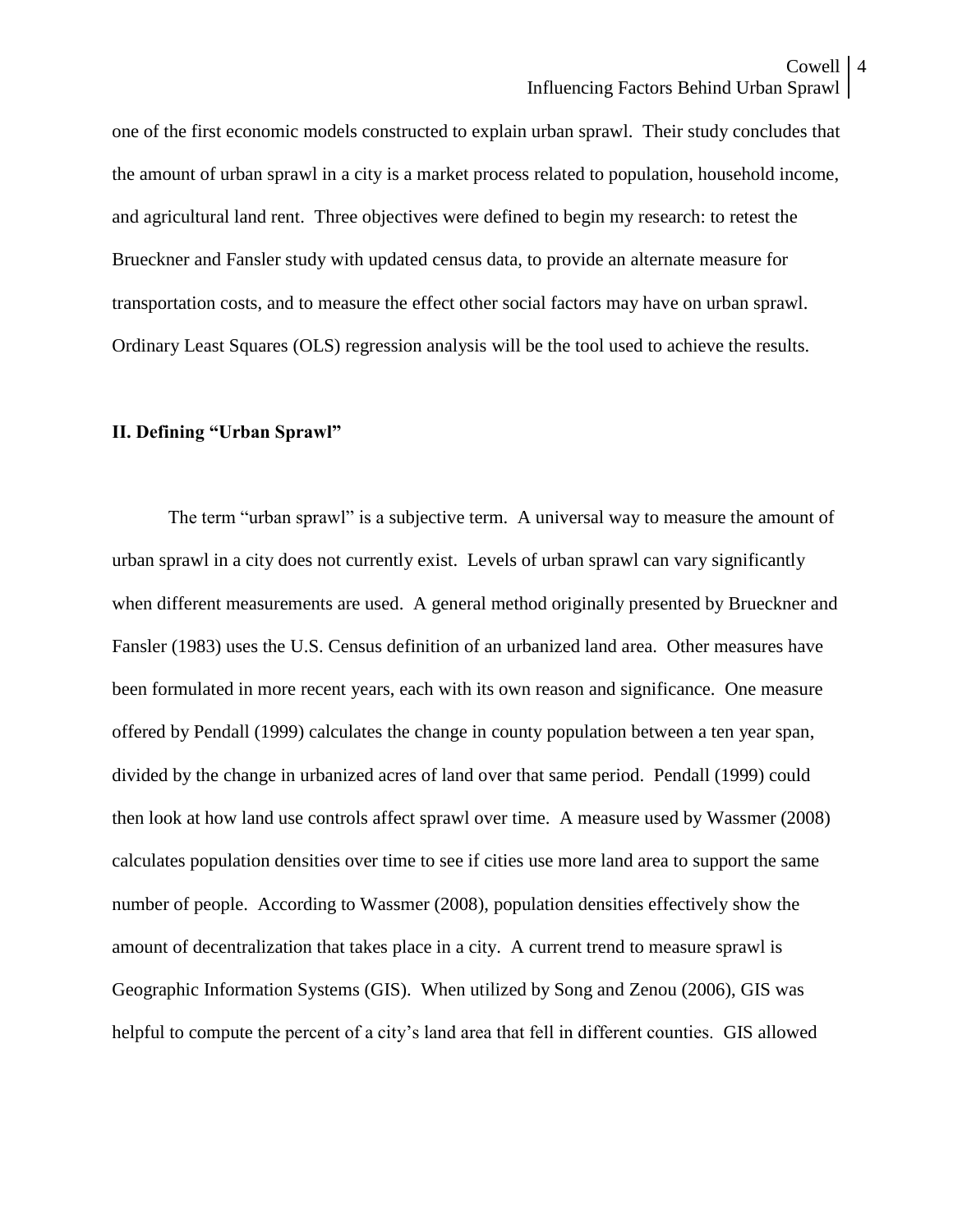them to analyze the affect property taxes have on sprawl. Property taxes were hard to analyze before because of the variations in tax rates across different counties.

The various measures of sprawl can make it difficult to provide a concrete definition for urban sprawl. For the purpose of this research, the term urban sprawl will be used in the context given by Brueckner. He describes sprawl as the "spatial growth of cities that is excessive relative to what is socially desirable" (Brueckner Oct. 2000, 66). Most urban economists would agree that city growth has benefits, but growth that exceeds the necessary amount to accommodate the population growth constitutes urban sprawl.

#### **III. Literature Review**

Although the research objective is not to conclude whether urban sprawl is desirable or not, the positive and negative effects of sprawl are important to summarize. Both sides will provide valuable information to understand the factors that cause sprawl and the factors that are caused *by* sprawl.

Many people have deemed urban sprawl to be undesirable because of multiple negative effects linked to it. Perhaps the most evident effect given is the encroachment of urban land onto farmland (Brueckner Oct. 2000). The loss of farmland can be observed easily because sprawl is characterized by the expansion of urban land onto land previously used for agriculture. Increased pollution because of added congestion is also a common side-effect attributed to urban sprawl (Brueckner Oct. 2000). If households move away from the city centers where the most jobs are, then people will have to commute farther and will add to congestion. Other negative effects linked to sprawl include inner city decay (Brueckner April 2000), increased segregation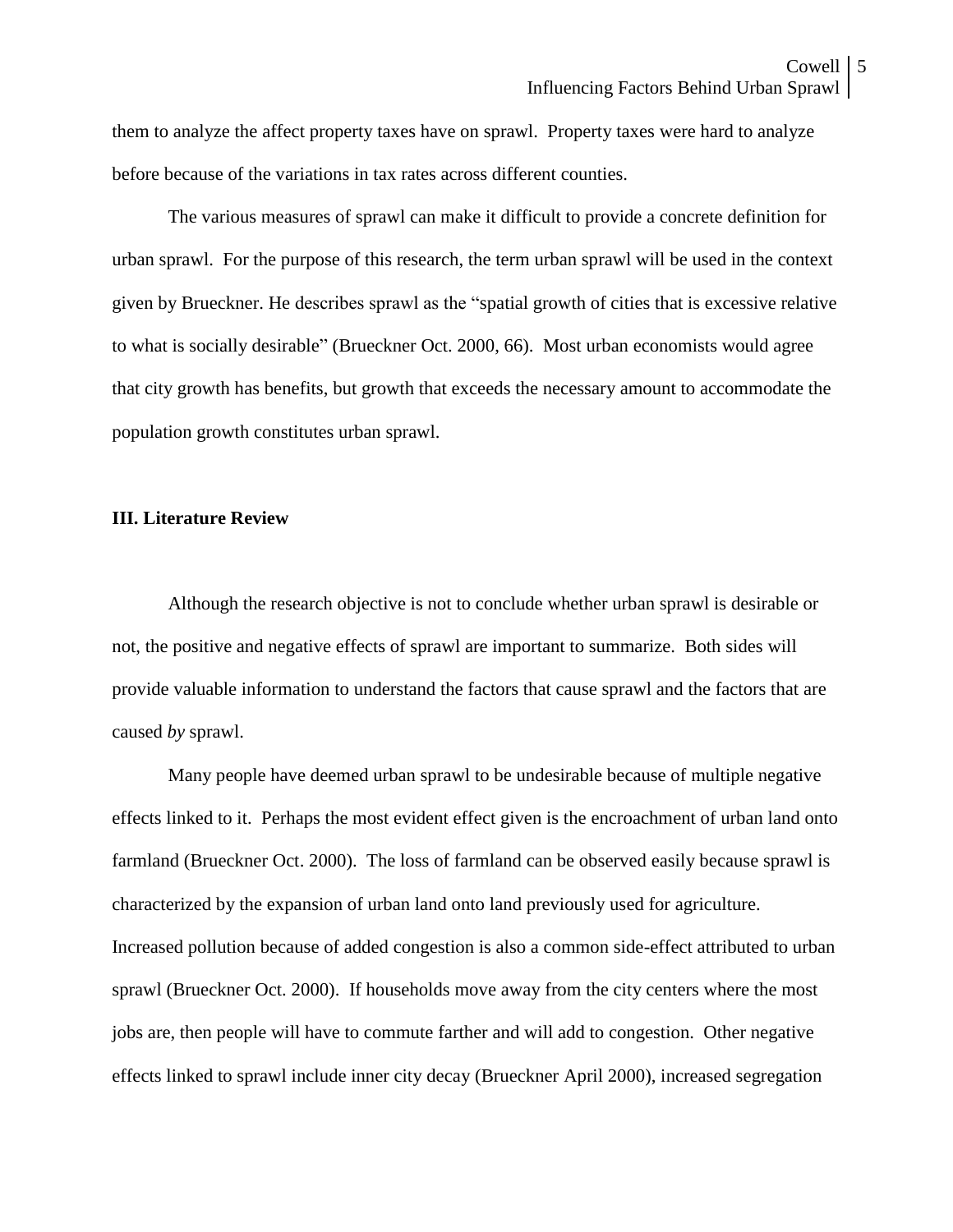of social classes, less social interaction (Nechyba and Walsh 2004), and even higher obesity rates due to more car dependency (Frumkin et al. 2004, 97-100).

Even though the majority of people view urban sprawl in a negative way, there are some positive views for sprawl in the U.S. One positive view relies on the amount of privacy demanded by Americans. Many people today value a home located away from the "hustle and bustle" of the city. Household privacy leads some to argue that urban sprawl is a consequence of personal preferences and should be left alone (Wassmer 2008). If people prefer higher densities, then cities would not expand faster than the population growth. Others propose that low density developments also promote a higher standard of living, although little research has been done to support this claim (Holcombe 1999).

Policy to promote or control urban sprawl cannot be made without knowing sprawl's main causes. In order to determine the influencing variables in the regression model, other studies are referenced. Brueckner and Fansler (1983) provide significant evidence for certain causes of urban sprawl with their regression based off the monocentric city model. In their model, the dependent variable consists of 40 urbanized areas, taken from the 1970 Census. The dependent variable was modeled against population, agricultural land value per acre, average household income, and two different variables for transportation cost in the urbanized areas. Their model concludes that the four variables account for almost 80% of urban sprawl. All of the variables were significant except for transportation cost. The findings were confirmed again by McGrath (2005) with updated Census data.

Another theory that can help explain urban sprawl is known as "flight from blight." Social factors such as higher tax rates, higher inner city crime rates, greater inner city poverty, and low-performing central city schools also contribute to urban sprawl (Wassmer 2008).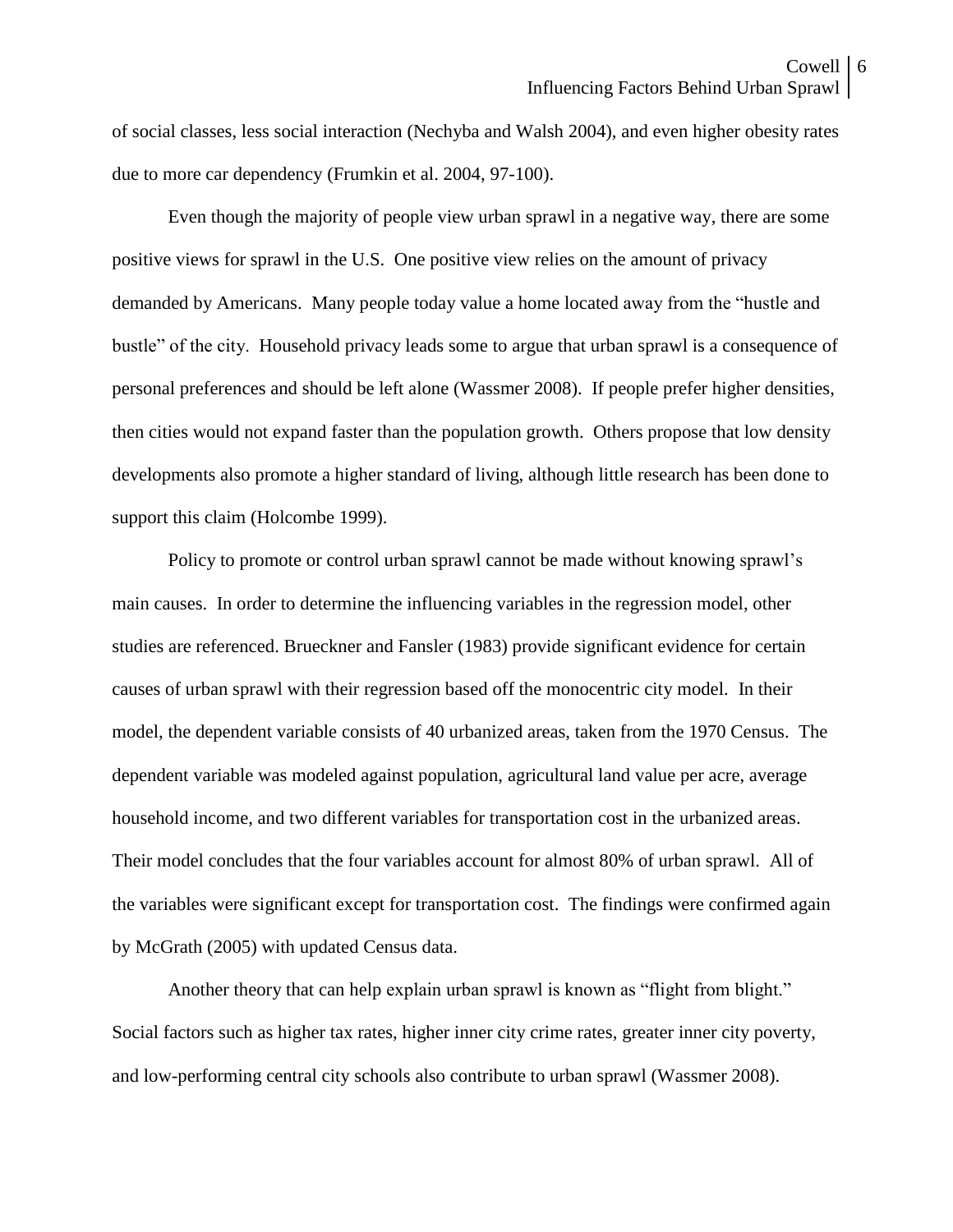"Flight from blight" factors are thought to push people away from the inner city, which results in a demand for new developments on the outskirts (Nechyba and Walsh 2004). Property taxes are a specific tax thought by some to impact urban sprawl. One problem for researchers deals with the difficulty in measuring property taxes across urban land areas. Some evidence suggests that the net effect of property taxes is ambiguous (Brueckner and Kim 2003); though others suggest that higher property tax rates reduce urban sprawl. A 2006 study by Song and Zenou used GIS methods to measure effective property tax rates for cities that fall in multiple counties and found that higher property taxes result in smaller cities. Increased property tax rates indicate a higher cost for housing. A higher cost for housing leads to decreased home sizes, increased population density, and a reduction in urban sprawl.

There has been limited research on urban sprawl due to the absence of a universal way to measure city growth patterns. Some models provide evidence that certain variables significantly influence sprawl. The monocentric city model is one model; significant evidence shows that population, household income, and agricultural land rent account for about 80% of the variation in sprawl (Brueckner and Fansler 1983). The "flight from blight" theory also has relevance, but more research needs to be done to determine the significance of social factors.

#### **IV. Methodology**

Population rates, household incomes, and agricultural land rents pose a problem for city governments that want to control sprawl. Most of the problem comes with not being able to enforce policies that control population and household income. Land rents can also be troublesome to control because land prices are generally directed by the market. The question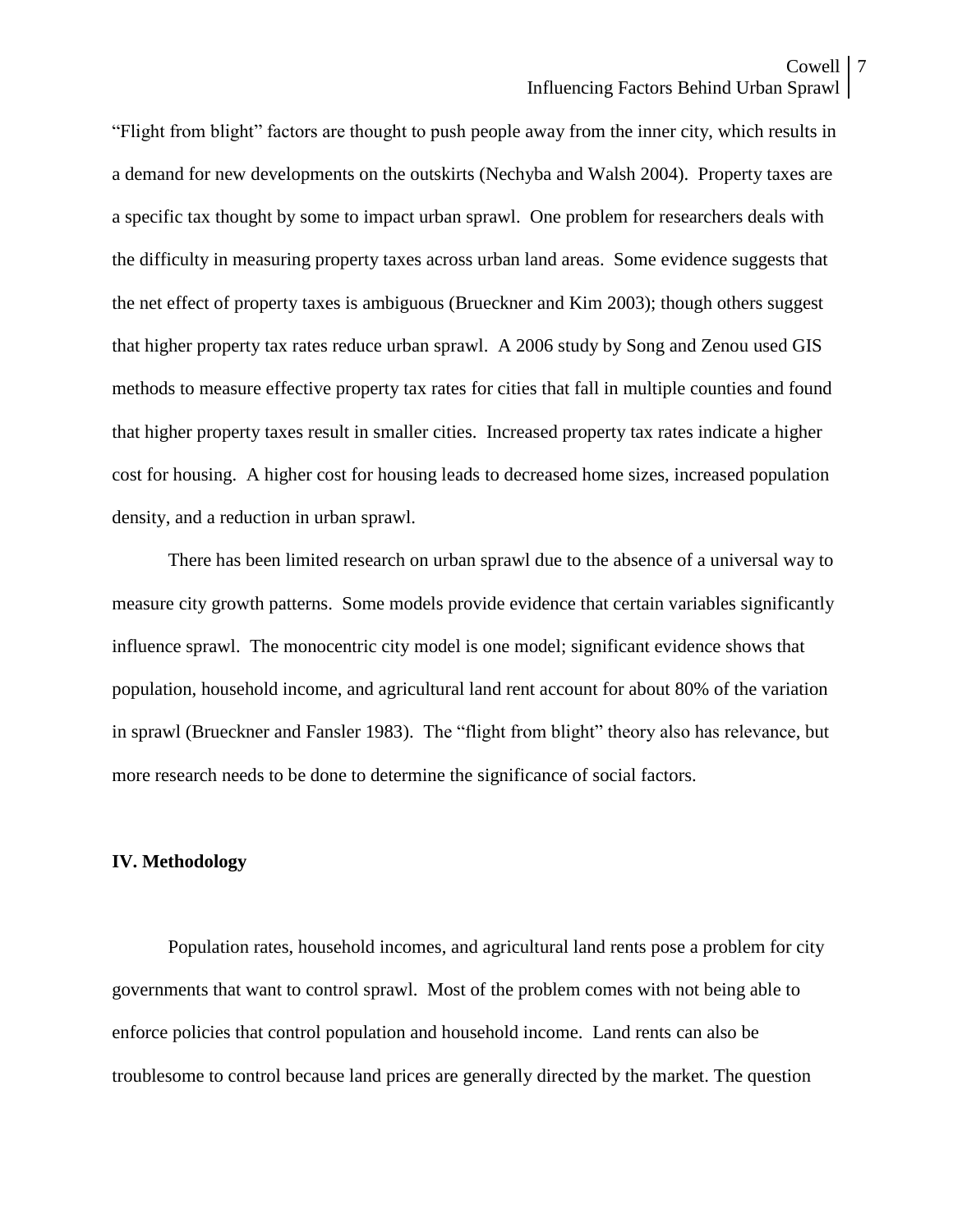then becomes, if urban sprawl is undesirable, what variables can city governments target to counteract sprawl? The current model examines other possible causes of urban sprawl that policy can better control; it notes that population, household income, agricultural land rent, and transportation cost are still probable determinants of urban sprawl.

Because the regression model is based on a previously conducted model, a variable for population, household income, agricultural land rent, and transportation cost are still included. Other variables tested are derived from the "flight from blight" theory (Nechyba and Walsh 2004) and include inner city crime rates and inner city poverty rates. The dependent variable in the model represents the total land area of each urbanized area (urban sprawl) as measured by the 2000 Census.

Three of the original variables are measured in a similar way to the 1983 model. Population represents the urbanized area population not living in group quarters, income represents the median household income, and agricultural land rent represents the median agricultural land value per acre for the county that contains the urbanized area. Population and income statistics were taken from the U.S. Census for the year 2000. Agricultural land values per acre were taken from the 1997 Census of Agriculture.

The transportation cost variable is measured differently than the original model. Brueckner and Fansler represented transportation costs through two different variables: the percentage of commuters that use public transit and the percentage of households with one or more vehicles. Today, virtually every household has at least one vehicle and since little variation exists between the total vehicles per household, a new measure of transportation cost was sought after. Transportation costs for the current model are collected from a unique formula developed by the Center of Neighborhood Technology (CNT), a non-profit organization that focuses on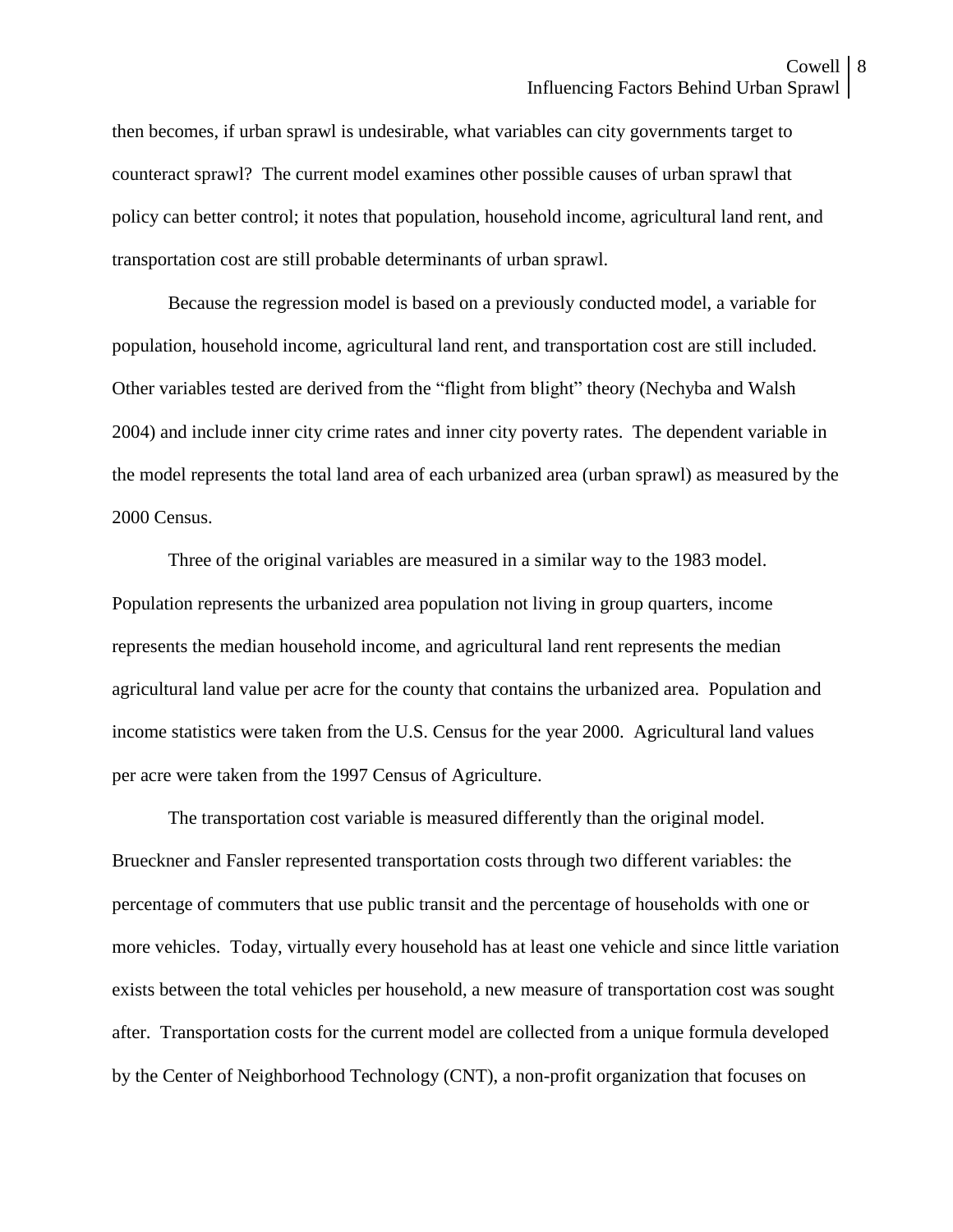sustainable development. The CNT provides a measurement for local housing and transportation cost called the "Housing + Transportation Affordability Index." To retrieve transportation costs for the model, the housing costs of the index were not included. The measure used in the model is the total monthly transportation cost per household for the city contained in each respective urbanized area. According to the CNT website, the transportation costs are determined as follows:

The household transportation model is based on a multidimensional regression analysis, in which a formula describes the relationship between three dependent variables (auto ownership, auto use, and transit use) and nine main independent household and local environment variables. Neighborhood level (Census block group) data on household income (both average and median), household size, commuters per household, journey to work time (for all commuters, transit commuters, and non-transit commuters), household density (both residential and gross), block size, transit access, and job access were utilized as the independent, or predictor variables (Center for Neighborhood Technology 2010).

Crime statistics were taken from the FBI Report of Offenses Known to Law Enforcement for 2000. The FBI provides local municipality crime statistics for violent crime and property crime, both of which are reported as the total number of offenses and the rate of offenses per 100,000 people. Violent crime rates for the local municipality are used in the final model. City poverty rates were taken from U.S. Census Bureau data sets for the year 2000. "Flight from blight" theory says that poverty pushes people out of the central city. Therefore, family poverty rates for each urbanized area's *central place* were used for the model.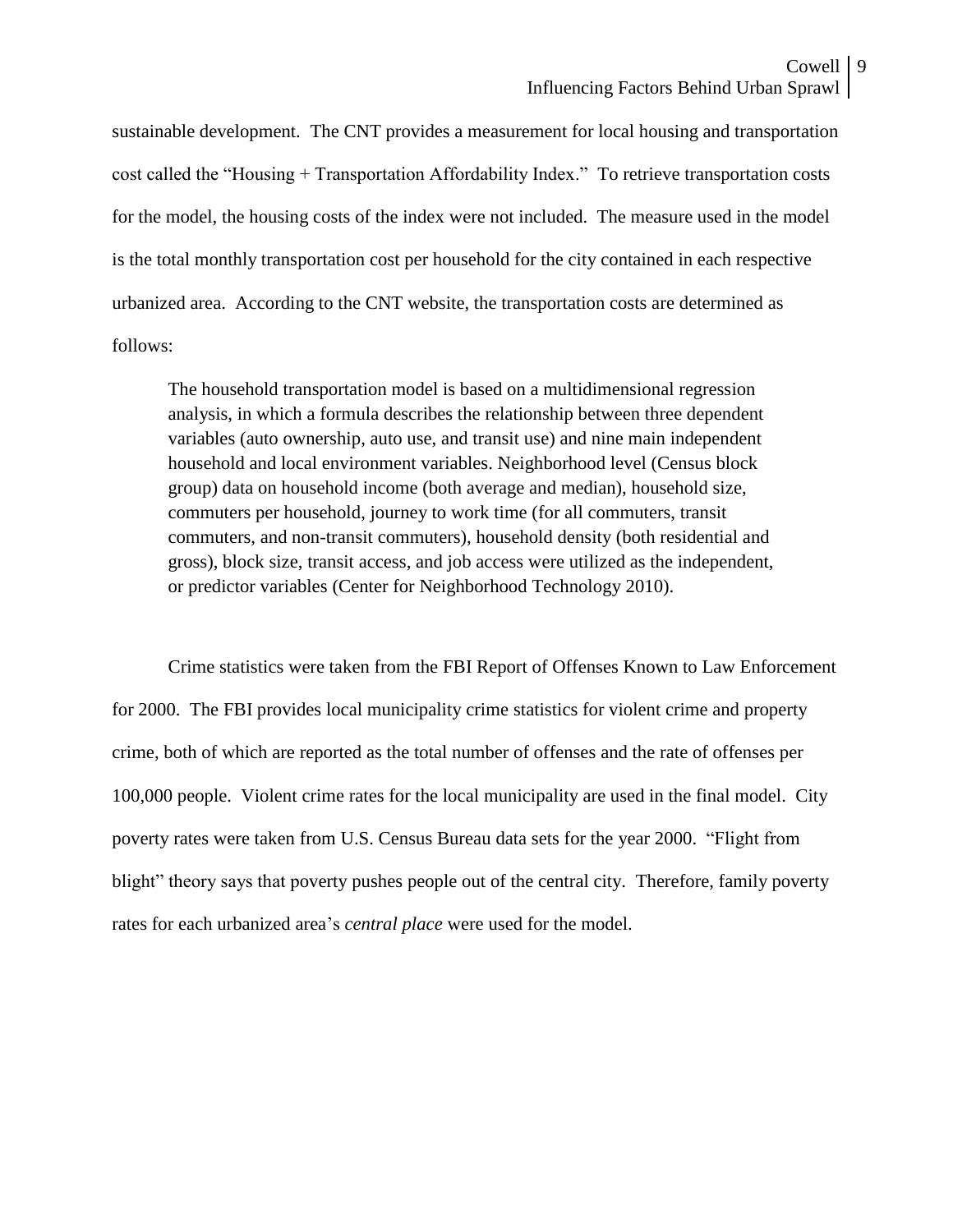### **V. Anticipated Results**

The current regression model is expected to produce similar results for the population, household income, and agricultural land rent variables as Brueckner and Fansler (1983). The population and median household income coefficients are expected to be positive. As the population or median household income of an urbanized area increases, the land area of that urbanized area will increase. An increase in population would lead to an increase in land area to support more people, given that the population density stays relatively stable. Also, if the total income of a single household increases, then the household will be able to spend more money on land (i.e. a bigger house, garage for cars, yard for kids). The agricultural land rent coefficient is expected to be negative. With an increase in the price of agricultural land that surrounds an urbanized area, the more expensive it becomes for developers and households to occupy that land. Households with limited incomes are forced to purchase smaller lot sizes as the agricultural land rent increases. People will either choose to move closer to their jobs in the city center or compromise with less land in the suburbs. Urbanized land areas would not expand as rapidly, which confirms the negative effect agricultural land rent has on urban sprawl.

The transportation cost coefficient is still predicted to be negative, even though an alternative measure is used. The inverse relationship suggests that people can afford to live further from city centers as it becomes cheaper to travel to jobs, grocery stores, and recreational activities in the city. Households will be able to devote a larger portion of their income to housing costs, and will move to new developments with larger lot sizes on the outskirts of the city.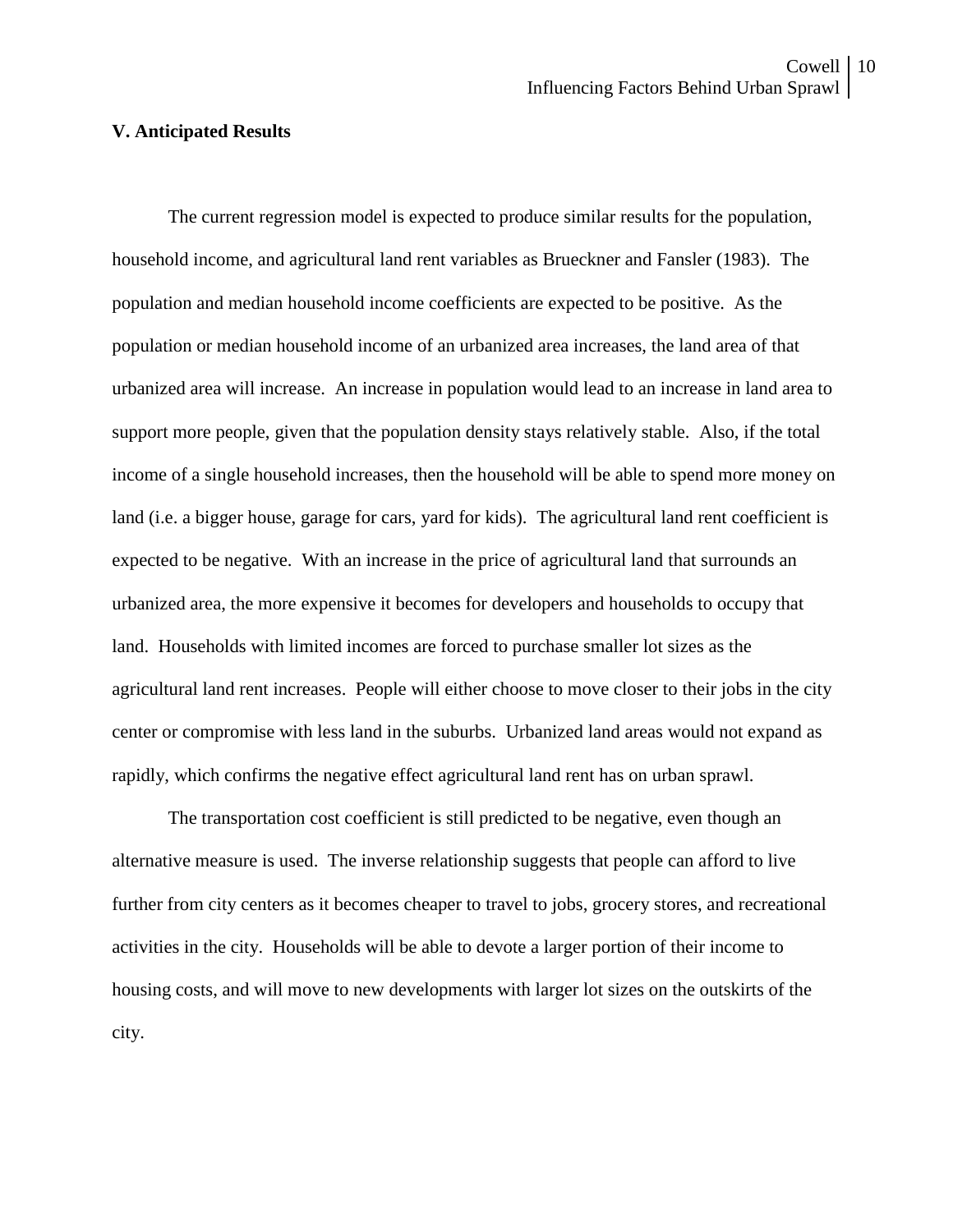The coefficients for city crime rate and inner city poverty rate are predicted to be positive in accordance with the "flight from blight" theory. Higher crime and higher poverty in central cities are expected to push people out and increase city urbanized land area (Nechyba and Walsh 2004). Households may move to the suburbs to escape the adverse effects of a high crime rate. Inner city poverty may entice households to move because of lower quality schools and lower social statuses associated with poorer neighborhoods.

#### **VI. Model**

The OLS regression model draws from a sample size of 100 randomly chosen urbanized areas in the contiguous 48 states. The sample was drawn from a population that includes only the urbanized areas contained in one county because agricultural rents per acre are available at the county level. The estimating equation used to model the influence each variable has on the amount of urban sprawl is shown as

 $AREA = \beta_0 + \beta_1 (POPN) + \beta_2 (LMEDHI) + \beta_3 (TCMONC) + \beta_4 (VCRATE)$ 

Where: AREA = Total land area of each respective urbanized area POPN = The population of the urbanized area not living in group quarters  $LMEDHI = Natural log of the median household income in each urbanized area$ TCMONC = Transportation cost per month for the city in each urbanized area VCRATE = Violent crime rate for the city contained in each urbanized area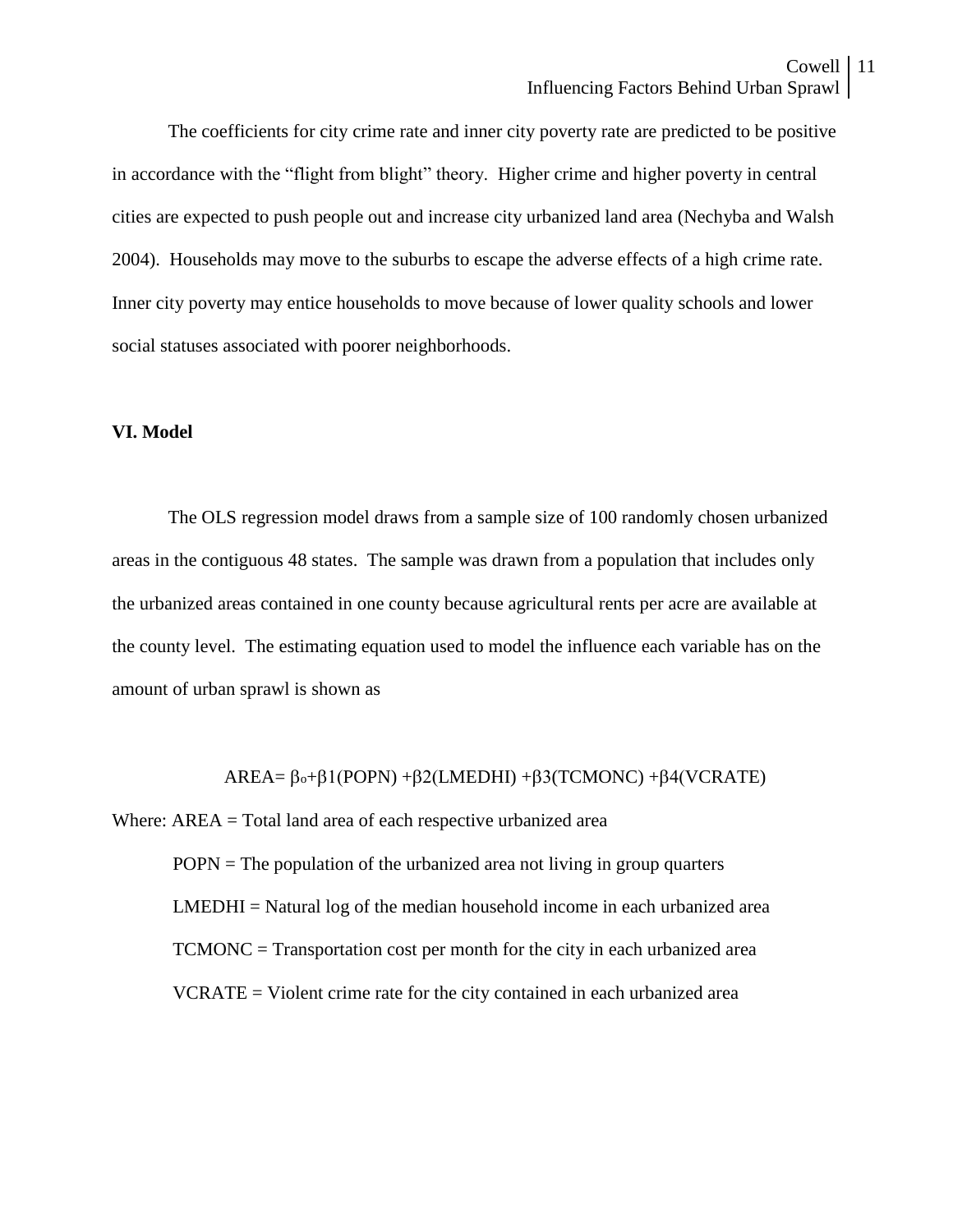Several variations of the variables were run to achieve the model above.

Heteroskadasticity and multicollinearity in the model were analyzed and are corrected. Natural logs of all the variables were tested to account for possible nonlinear relationships. Only the natural log of median household income was used to provide the best results in association with the data.

The current model does vary from Brueckner and Fansler's original model. As mentioned before, transportation cost is measured differently and a crime rate variable was added to help explain other possible influences on urban sprawl. A variable for inner city poverty was not included due to multicollinearity problems with the income variable.

One major change with the current model is the exclusion of the agricultural land rent variable. Agricultural land rent may be endogenous when included in the model. Previously, agricultural land rent was expected to have a negative correlation with the amount of urban sprawl. As agricultural land prices increase, there will be less urban sprawl because of higher costs to develop new land. When the agricultural land rent variable was included, its coefficient consistently produced a positive sign. One explanation for a positive sign may be the way in which the dependent variable, urbanized land area, is measured. The measurement of the dependent variable did not take into account the size or proportion of the county that was already developed. The percentage of county land already developed could affect the agricultural land price per acre. Evidence shows that agricultural land closer to an urban area has a higher price per acre (Guiling et al. 2009). Table 1 provides an example.

An urbanized area such as Casper, Wyoming is rather small compared to the county (Natrona) it falls in. In addition, the total urbanized land area of Casper is only 26.12 square miles, which suggests a low amount of urban sprawl. The agricultural land rent of Natrona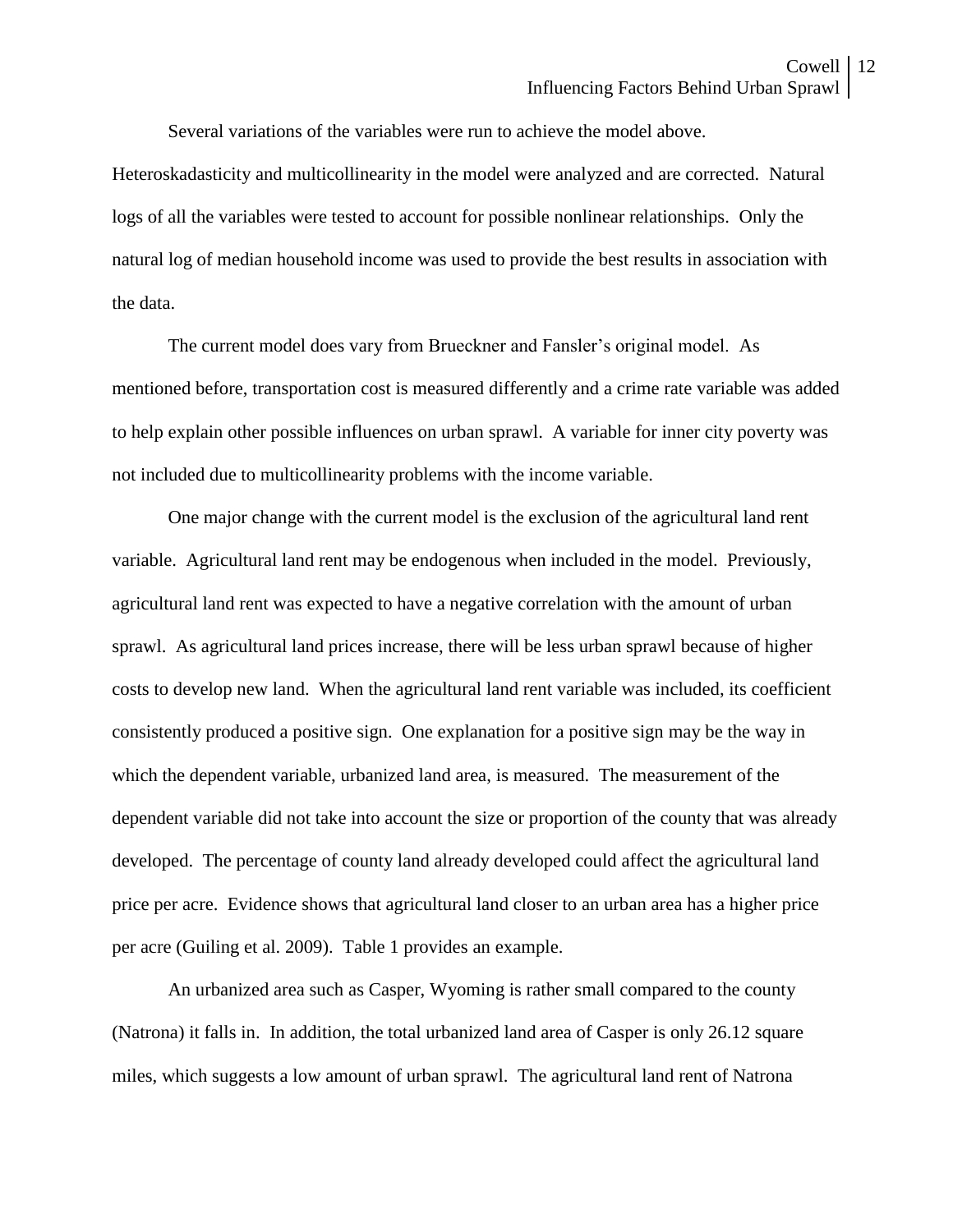County is about \$190 per acre. An urbanized area such as Flint, Michigan occupies much more of the county (Genesee) it falls in and has a much larger urbanized land area of 231.12 square miles. The agricultural land rent of Genesee County is higher as well at \$2100 per acre. Similar examples can be found throughout the sample taken. Table 1, along with the other examples, suggests that the higher the proportion of urbanized land in a county, the more expensive it becomes to purchase any remaining agricultural land in that county. Agricultural land becomes scarce as more land becomes developed in a county. More agricultural land will also fall in close proximity to developed land. The model would then show a positive coefficient. The amount of urbanized land area influences the agricultural land price per acre. As the area of urbanized land in a county increases, the agricultural land value in that county will also increase

| Tanic T                                         |                |                                     |                                         |                                   |                                     |  |  |  |
|-------------------------------------------------|----------------|-------------------------------------|-----------------------------------------|-----------------------------------|-------------------------------------|--|--|--|
| <b>Urbanized</b><br>Area                        | County         | <b>UA Land Area</b><br>$(Sq. Mi.)*$ | <b>County Land</b><br>Area $(Sq. Mi.)*$ | % of county<br>containing<br>UA's | <b>Ag. Land Price</b><br>per Acre** |  |  |  |
| Casper,<br>Wyoming                              | <b>Natrona</b> | 26.12                               | 5,339.88                                | 0.49%                             | \$190                               |  |  |  |
| Flint,<br>Michigan                              | Genesee        | 213.12                              | 639.64                                  | 33.32%                            | \$2108                              |  |  |  |
| *2000 U.S. Census; **1997 Census of Agriculture |                |                                     |                                         |                                   |                                     |  |  |  |

**Table 1**

#### **VII. Descriptive Statistics**

The descriptive statistics for the data are shown in Table 2. The variables show a wide range of values. Outliers in the sample have been omitted. The average area for all urbanized areas is 69.17 square miles. Tucson, Arizona had the largest urbanized land area at 291.35 square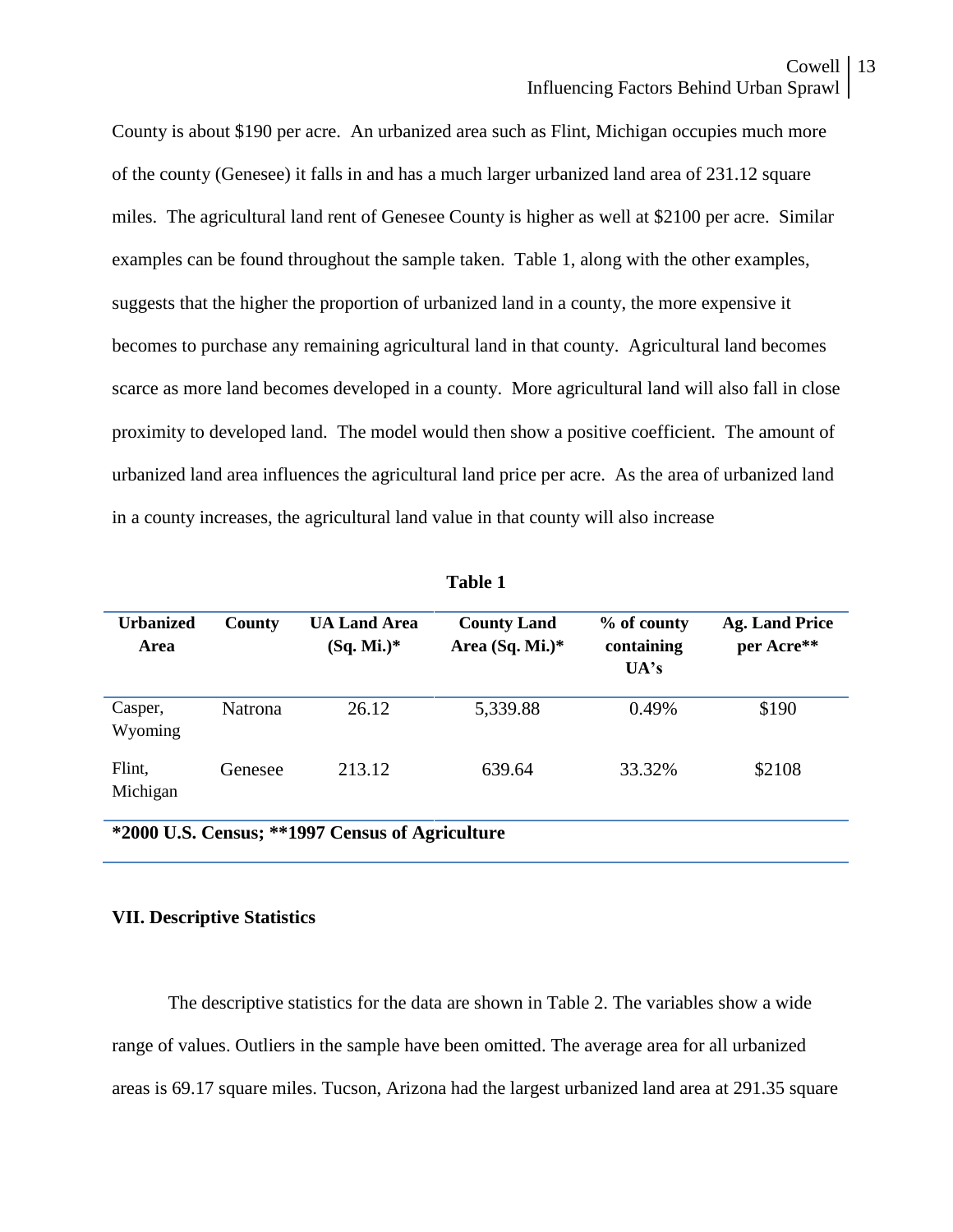miles and Tracy, California had the smallest at 12.77 square miles. Population also varied widely. The highest population was San Jose, California at about 1.5 million and the lowest population was San Luis Obispo, California at about 43,000. The urbanized area with the highest crime rate was Spartanburg, South Carolina with 2,445 yearly incidents per 100,000 residents and the urbanized area with the lowest crime rate was Lee's Summit, Missouri with 73.6 yearly incidents per 100,000 residents.

| <b>Variable</b>                                              | <b>Mean</b> | <b>Std. Deviation</b> | <b>Maximum</b> | <b>Minimum</b> |
|--------------------------------------------------------------|-------------|-----------------------|----------------|----------------|
| AREA (sq. miles)                                             | 69.17       | 54.37                 | 12.77          | 291.35         |
| <b>POPN</b>                                                  | 160,330     | 218,870               | 42,755         | 1,517,100      |
| MEDHIN (per year)                                            | \$39,554    | \$10,024              | \$20,633       | \$74,133       |
| TCMONC (per month)                                           | \$817.01    | \$57.65               | \$697.00       | \$976.00       |
| <b>VCRATE</b><br>(yearly incidents per<br>100,000 residents) | 664.26      | 463.98                | 73.6           | 2,445.0        |
| Sample Size $= 100$                                          |             |                       |                |                |

**Table 2**

### **VIII. Results**

The results are similar to that of Brueckner and Fansler (1983) and follow the predictions stated earlier. Population and violent crime are statistically significant in explaining the amount of urbanized land area at the 1% level. Transportation cost is statistically significant in explaining the amount of urbanized land area at the 5% level. The population and violent crime coefficients are positive and the transportation cost variable is negative, coinciding with the previous predictions. The household income variable in the model has a positive coefficient, but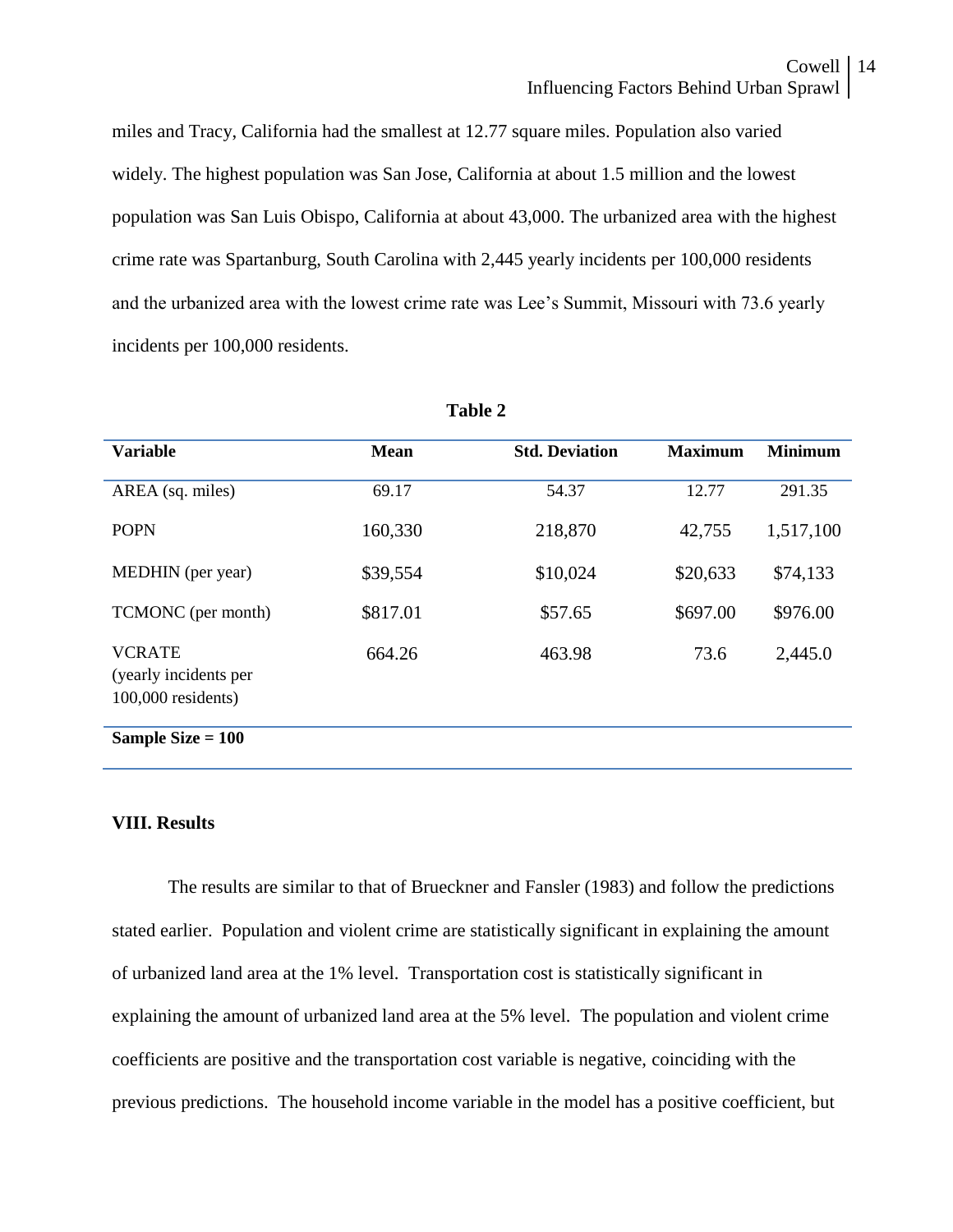is not statistically significant. With an adjusted R-square of .7911, the model has similar explaining power to that of Brueckner and Fansler (1983).

| Variable                                                         | <b>Estimated</b><br><b>Coefficient</b> | <b>T-Ratio</b> | <b>P-Value</b>             |
|------------------------------------------------------------------|----------------------------------------|----------------|----------------------------|
| Dependent: Urbanized Land Area (AREA)                            |                                        |                |                            |
| Population Not Living in Group Quarters (POPN)                   | 0.20109E-03                            | 7.446          | $0.000$ ***                |
| Natural Log Median Household Income (LMEDHI)                     | 15.440                                 | 1.320          | 0.190                      |
| Transportation Cost per Month (TCMONC)                           | $-0.12925$                             | $-2.455$       | $0.016**$                  |
| Violent Crime Rate (VCRATE)                                      | 0.29901E-01                            | 4.441          | $0.000$ ***                |
| Constant                                                         | $-40.339$                              | $-0.3794$      | 0.705                      |
| ** Significant at the 5% level<br>***Significant at the 1% level | $N = 100$                              | $R = .7995$    | <b>ADJ</b><br>$R^2 = 7911$ |

## **Statistical Results Table of the OLS Regression Model**

Some slight differences are shown in the current model from what Brueckner and Fansler found. Brueckner and Fansler showed that income was significant and that transportation cost was not significant in explaining the amount of urbanized land area. The difference in significance between Brueckner and Fansler and the current model may be due to a variety of factors, maybe even how the variables were measured. The current results suggest that household income is not as influential on urban sprawl as it was in 1970. There are two possible reasons for this. First, people today may be enticed to save more of their income rather than spend it on housing. Other expenses cause households to accommodate by not building large properties in the suburbs. Second, there may be a trend toward living in the central city as cities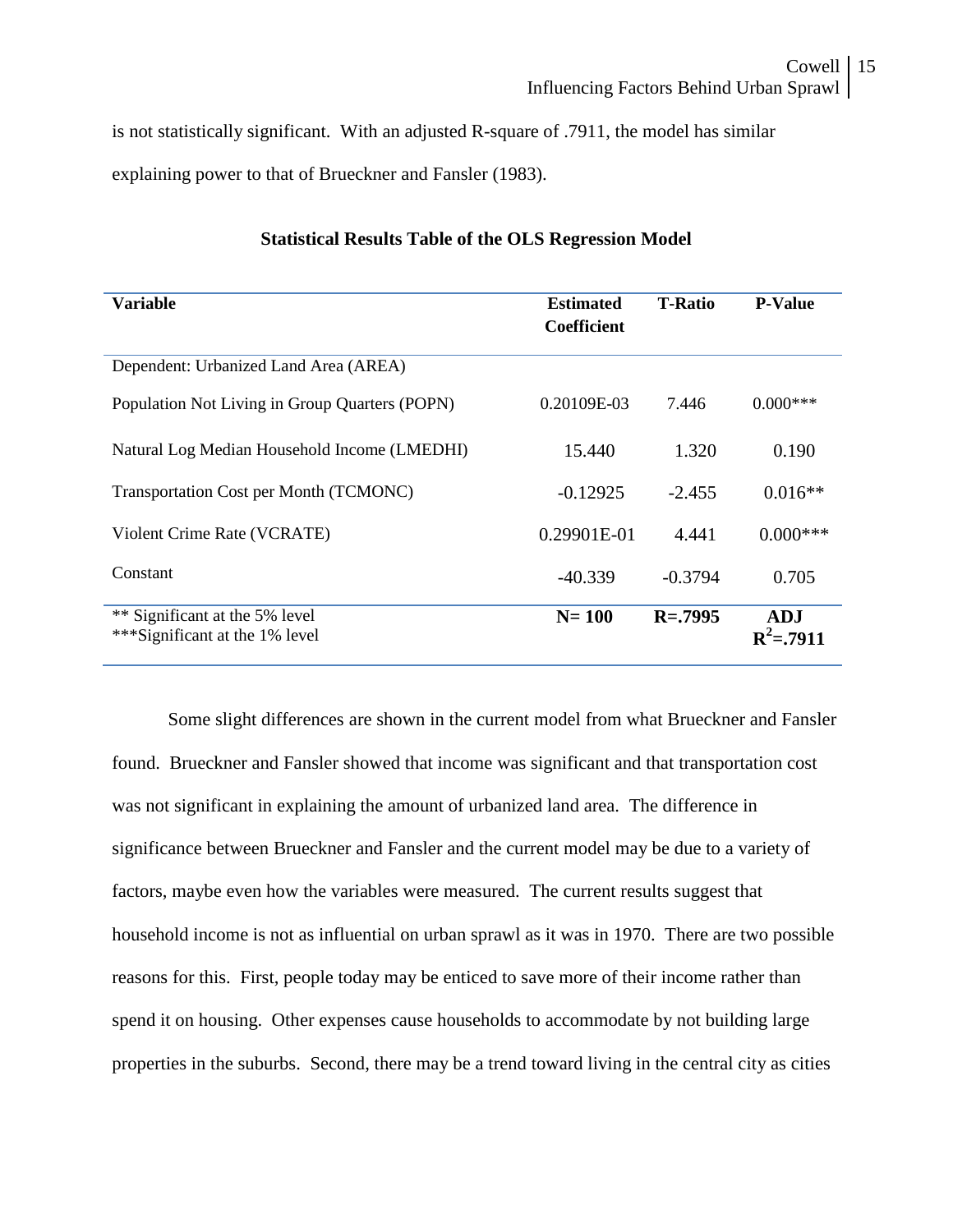across the U.S. revitalize their central city districts. Home prices per square foot are generally higher in the central city, which attracts only higher income people to move there.

Other than updating Brueckner and Fansler's model with recent data, the research objective was to look for other variables that may contribute to urban sprawl. The model's results show that a city's violent crime rate has significance. As predicted in accordance with the "flight from blight" theory, higher crime entices people to move away from the crime. Households move out of the central city to the suburbs where less crime occurs. A variable for property crime rates was also tested and resulted in similar, but slightly less significant results.

Alternatively, the high significance of violent crime could actually be influenced by urban sprawl affecting crime rates in a city. One way to characterize sprawl is the building of new homes and developments around a city. New developments outside the city lead businesses and people who can afford them to move into the area. When the relocation is complete, the lower income households are left in the central city. The population demographics of the inner city shift to lower income households and become run-down over time. Higher crime rates are shown to be more prevalent when there are large income inequalities between inner cities and suburbs (Kelly 2000).

### **IX. Conclusion**

Urban sprawl will continue to be an ongoing debate in the United States. If governments deem sprawl to be undesirable, variables can be addressed to counteract it. The results of the current model agree with Brueckner and Fansler in that population has a significant positive influence on urban sprawl. The results suggest that the effect of household income on sprawl is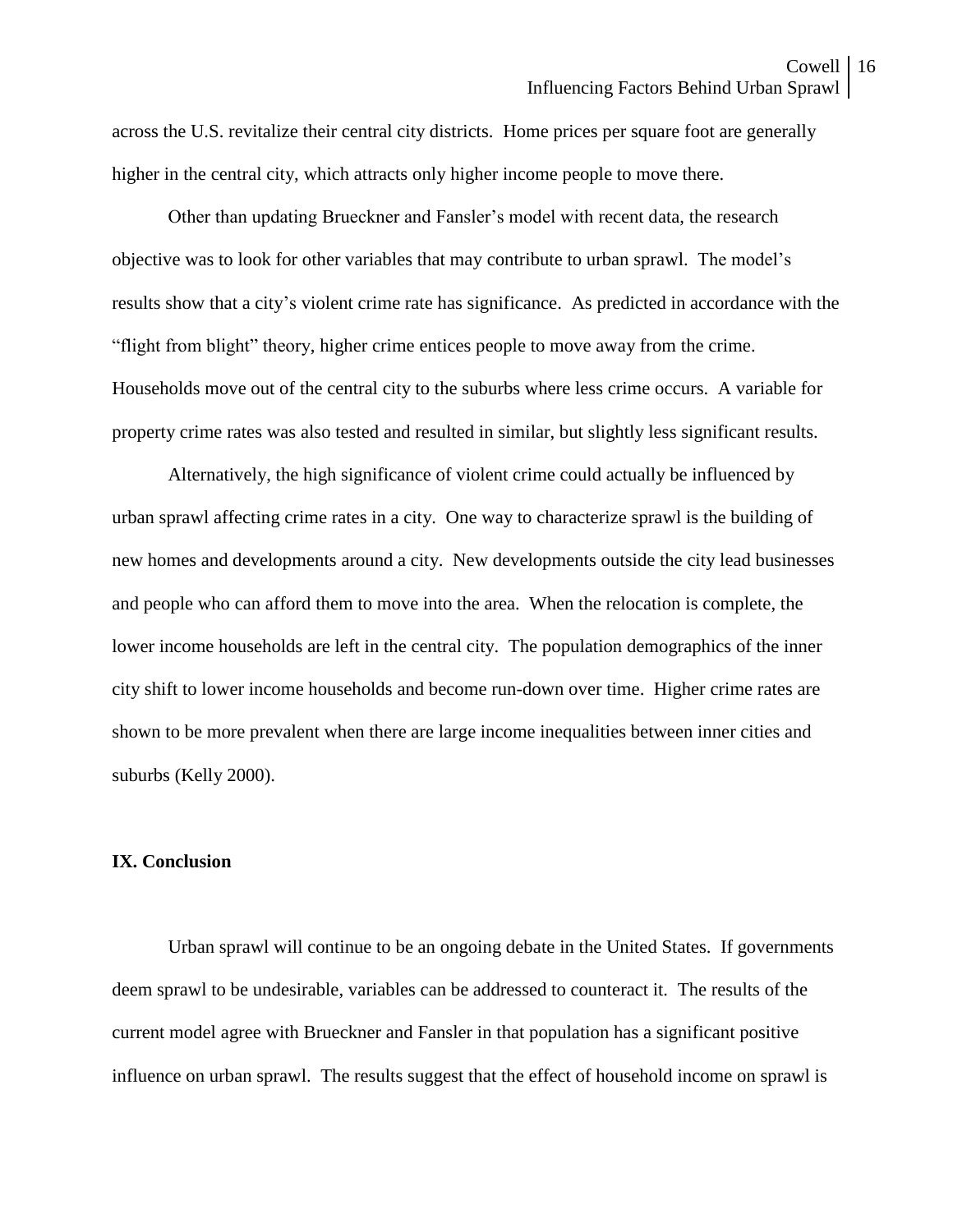less significant than in 1970. Transportation costs, on the other hand, are significant. Households seem to be more sensitive to higher transportation costs when it comes to urban sprawl. Commuting costs could be more important than other household characteristics when considering location. If electing to live closer to their jobs in the city, households sacrifice larger lot sizes and urban sprawl is reduced.

If governments want to address sprawl, the results suggest that crime could be an important factor to target. Local governments have to consider the costs and benefits associated with crime protection in their cities. It may be more costly for a local community to increase protection against crime than to allow the possible adverse effects of urban sprawl.

Research on urban sprawl has increased in recent years. As cities grow and urban area definitions become more complex, it becomes increasingly difficult to even formulate a way to measure sprawl. Further research can help define urban sprawl measures. The use of population densities as a measure of urban sprawl could be useful in future research. Geographic Information Systems (GIS) could be utilized by those who have skills with GIS software in order to provide more accurate measures of sprawl and its causes. The utilization of GIS would be very helpful to measure agricultural land rents in proportion to the amount of urbanized area in a county, which proved to be an issue in the current model.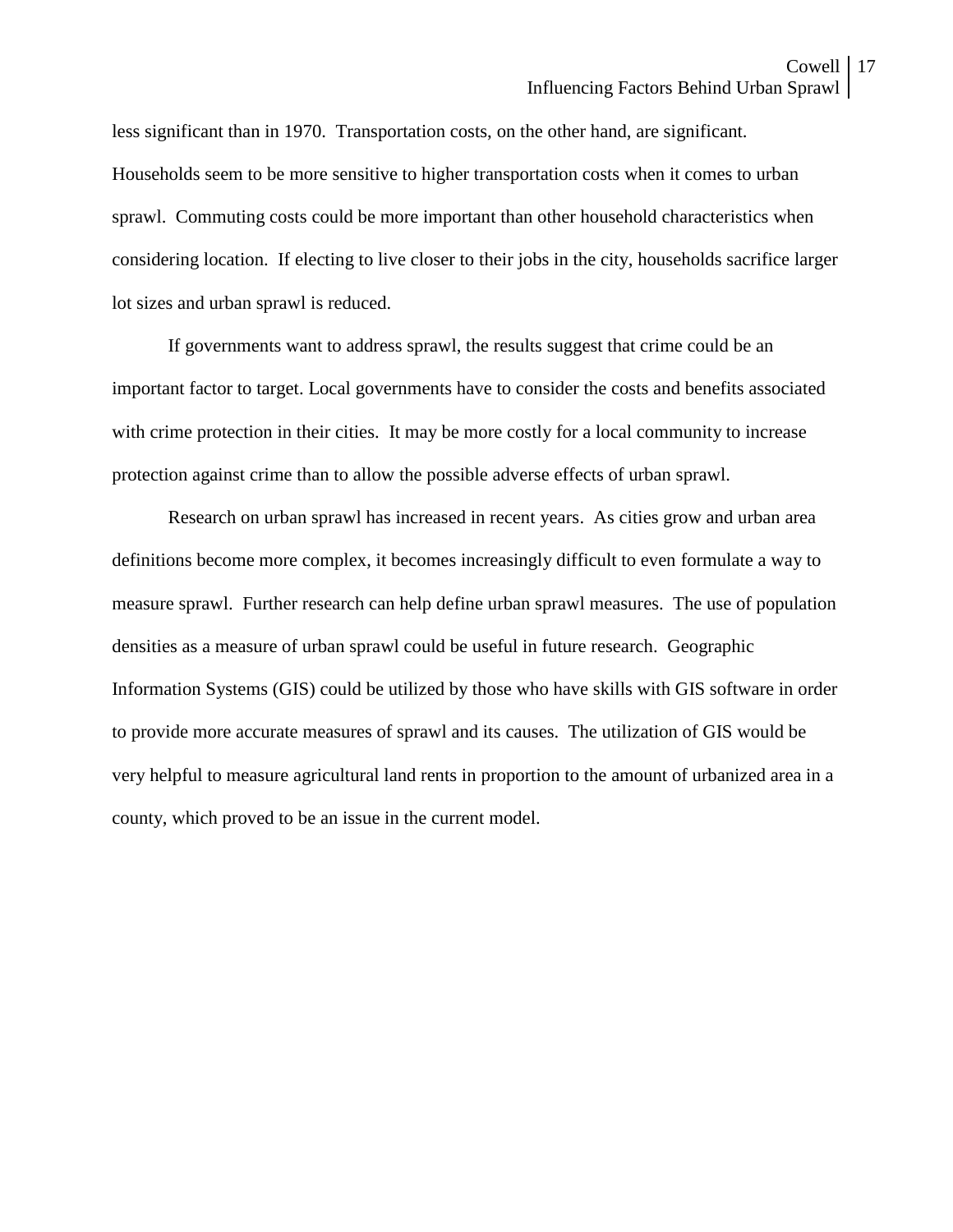## References

- Brueckner, Jan K. and David A. Fansler. 1983. The Economics of Urban Sprawl: Theory and Evidence on the Spatial Sizes of Cities. *The Review of Economics and Statistics* 65, no. 3 (August), http://www.jstor.org.proxy.lib.uni.edu/stable/pdfplus/1924193.pdf?acceptTC=true (accessed October 6, 2010).
- Brueckner, Jan K. 2000. Urban Sprawl: Diagnosis and Remedies. *International Regional Science Review* 23, no. 1 (April), http://irx.sagepub.com/content/23/2/160.full.pdf+html (accessed October 13, 2010).
- Brueckner, Jan K. 2000. Urban Sprawl: Lessons from Urban Economics. *Brookings-Wharton Papers on Urban Affairs: 2001* (October), http://muse.jhu.edu/journals/brookings-wharton\_ papers\_on\_urban\_affairs/v2001/2001.1brueckner01.pdf (accessed October 12, 2010).
- Brueckner, Jan K. and Hyun-A Kim. 2003. Urban Sprawl and the Property Tax. *International Tax and Public Finance* 10, no. 1 (January), DOI: 10.1023/A:1022260512147 http://www.springerlink.com/content/w15w72954j767762/fulltext.pdf (accessed October 20, 2010).
- Center for Neighborhood Technology. Housing+Transportation Affordability Index. 2010. http://htaindex.cnt.org/method.php (accessed October 16, 2010).
- Center for Neighborhood Technology. H+T Affordability Index. 2010. http://htaindex.cnt.org/index.php (accessed December 23, 2010).
- Frumkin, Howard, Lawrence Frank, and Richard Jackson. 2004. "Physical Activity, Sprawl, and Health". In *Urban Sprawl and Public Health: Designing, Planning, and Building for Healthy Communities*, 90-107. Washington D.C.: Island Press.
- Guiling, Pam, B. Wade Brorsen, and Damona Doye. 2009. Effect of Urban Proximity on Agricultural Land Values. *Land Economics* 85, no. 2 (May), http://le.uwpress.org/cgi/reprint/85/2/252 (accessed January 24, 2011).
- Holcombe, Randall G. 1999. Urban Sprawl: Pro and Con, In Defense of Urban Sprawl. *Property and Environment Research Center Reports* 17, no.1 (Winter), http://www.perc.org/articles/article356.php (accessed October 13, 2010).
- Kelly, Morgan. 2000. Inequality and Crime. *The review of Economics and Statistics.* 82, no. 4 (November), http://www.jstor.org/stable/2646649 (accessed January 29, 2011).